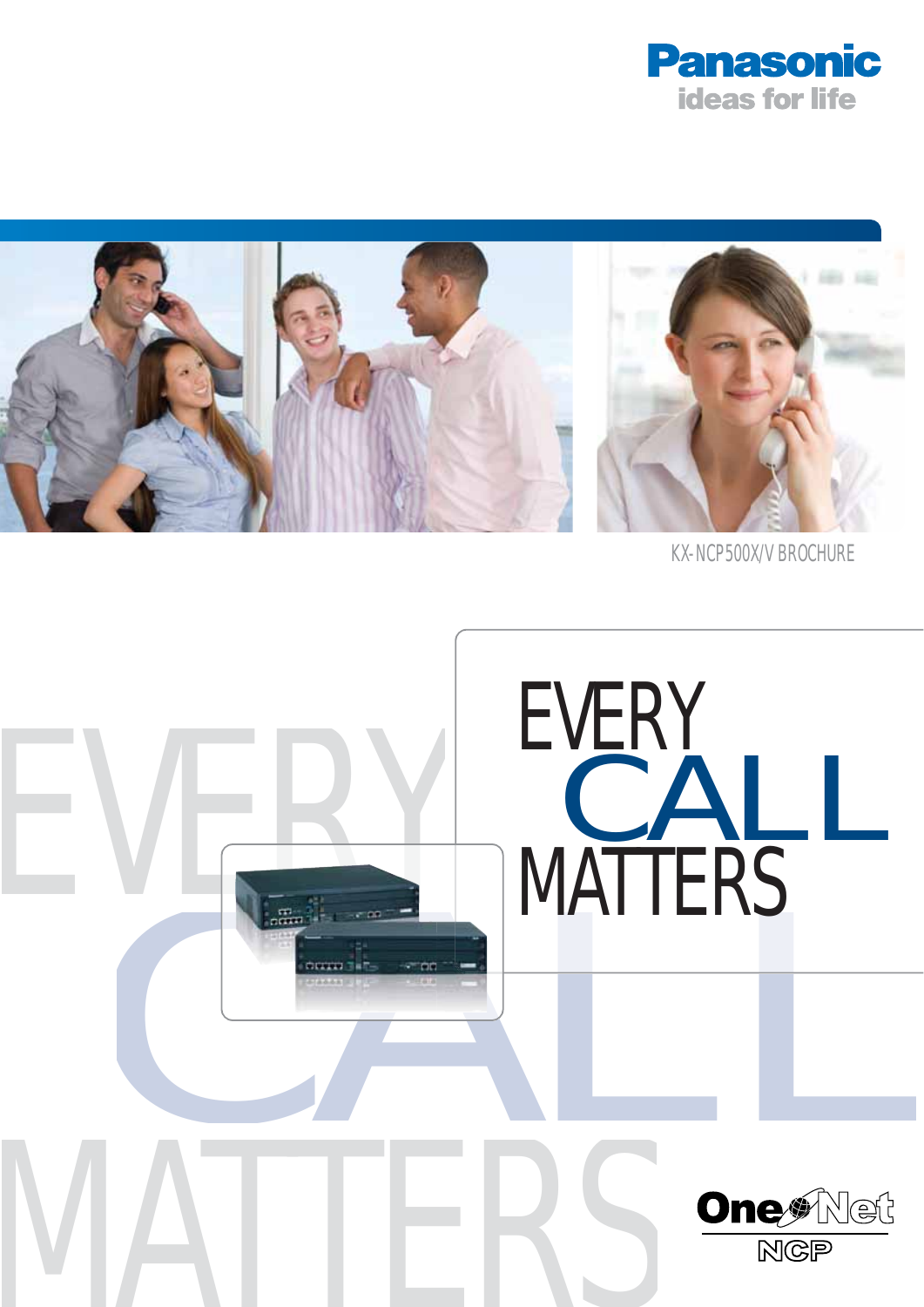# **NCP500 EDITIONS NEW BUSINESS**



The NCP500 Express New Business Editions, are designed to meet your business communication needs quickly and easily. Both types of system are designed to provide a range of Business features, integral voicemail, a full range of wired and wireless telephone devices, and a PC application to make using your phone both easy and fast, plus it integrates to other applications.

### **O** ONENET ADVANTAGE

The Panasonic NCP500X and NCP500V are now powered by OneNet, an exciting evolution in Panasonics Unified Communication portfolio.

OneNet Features include:

- One Common feature set available across the entire family of communication platforms, including the TDE and NCP series
- Extensive Feature Transparency Across Multiple Locations and Users
- Delivers scalable solutions for growth and deployment through enhanced IP capacity
- Enhanced Applications, such as Intuitive Multi-party Conference & collaboration and CTI enhancements.

OneNet now enables telephony features to be transparently deployed across multiple networked sites and users. OneNet provides organisations with the ability to create virtual teams across multiple networked sites and share resources more efficiently through key enhancements in features such as Call Distribution, Centralised Voicemail, Multi-party conferencing and Mobile integration.

- **◯** Digital solution designed for 4-12 users
- Equipped as standard with 4 digital Phone Ports (Expandable to 12)
- Equipped with 4 Single Line Ports for fax or analogue telephones
- Expandable for digital and IP telephones
- Equipped with 2 ports Basic Rate Card
- Communication Assistant Basic Express as standard for all Users

#### **KX-NCP500X KX-NCP500V**

- $\bullet$  VoIP solution equipped for 8 IP users
- Equipped as standard with 4 digital Phone Ports (Expandable to 12)
- Equipped with 4 Single Line Ports for fax or analogue telephones
- Equipped with 4 port compression card (DSP4)
- Equipped with 4 SIP Trunk ports
- Communication Assistant Basic Express as standard for all Users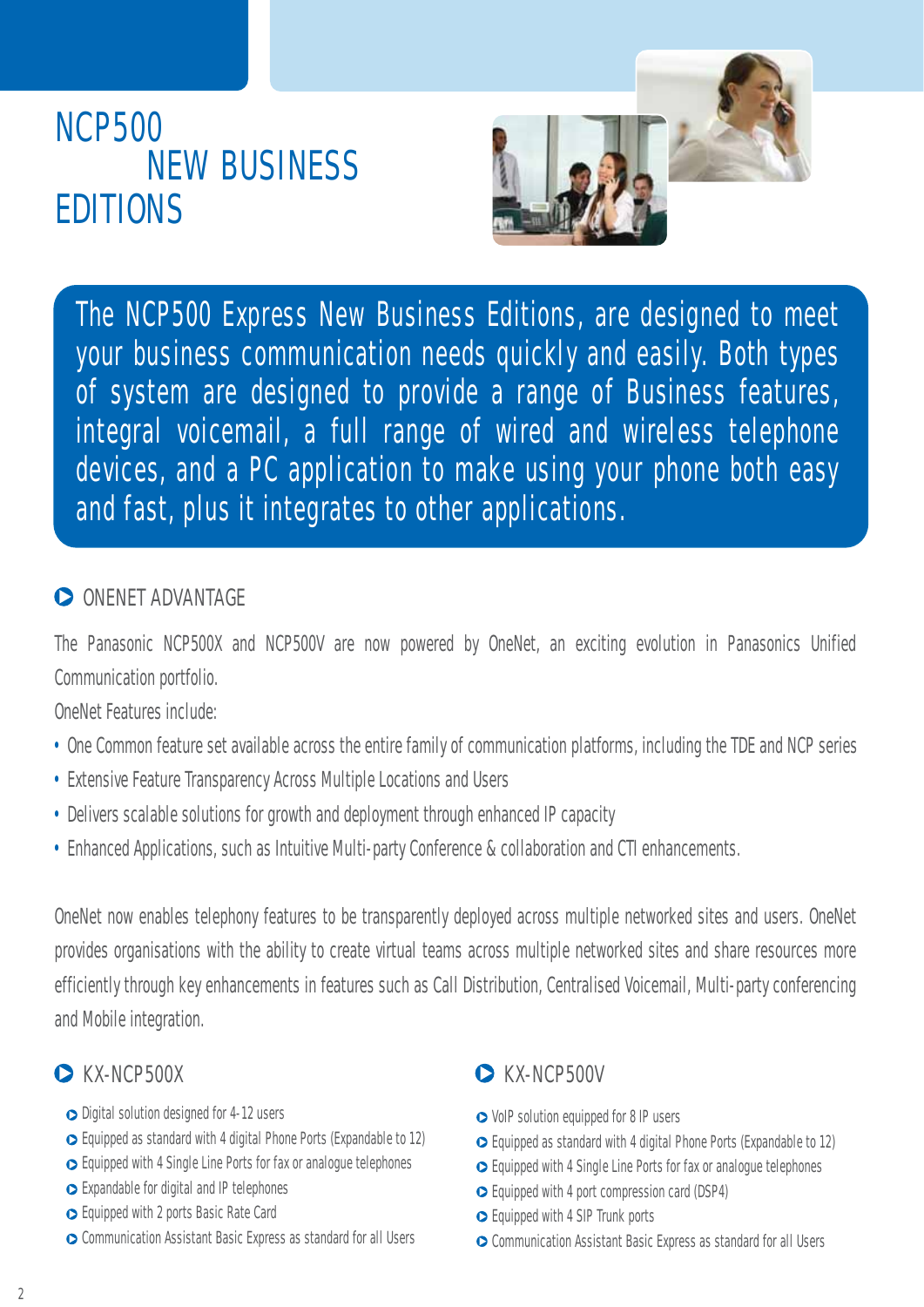

#### **WIDE CHOICE OF TERMINALS**

Both platform supports a whole range of telephone devices - you can choose Network IP telephones that operate on the same cabling as your PC, or digital telephones through to our colour display DECT wireless portable handsets.

Businesses that demand multi-site conference calls - can benefit from the KX-NT700 desktop IP Conference System - improving collaboration, reducing travel costs - and providing that sense of virtual face-to-face meetings.

And with support for a family of analogue devices including fax machines - the KX-NCP500 New Business Editions gives companies an extensive choice of solutions to suit their unique business telephony needs.

**NCP500X and NCP500V both come with wall mount brackets as standard.**



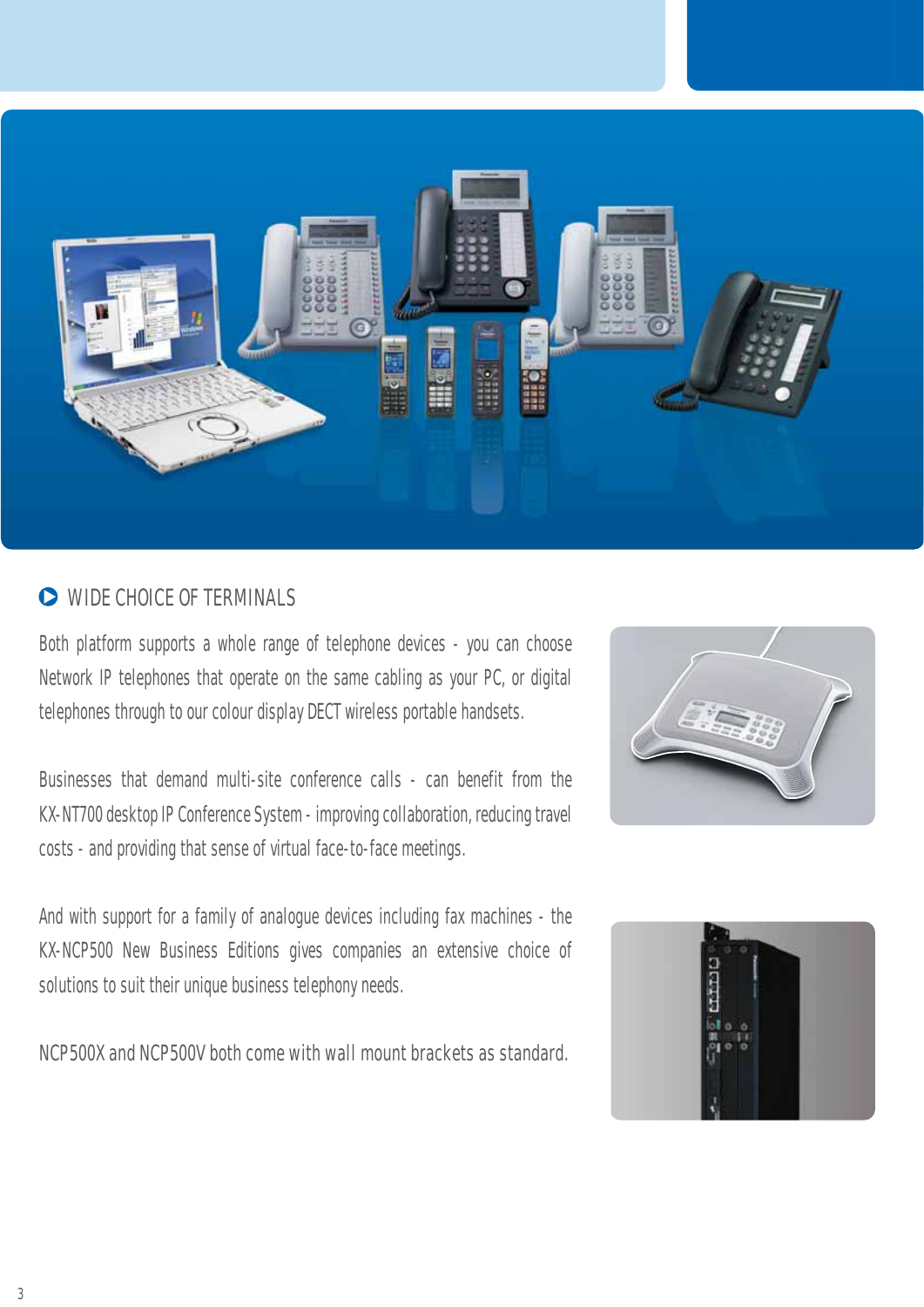

#### **ENHANCE PRODUCTIVITY AND COLLABORATION WITH COMMUNICATION ASSISTANT**

Communication Assistant applications are highly intuitive Unified Communications client solutions that blends easy point and click telephony together with presence and availability, Microsoft Outlook® integration, Unified Messaging and a variety of collaboration tools to simplify and enhance real-time communications for all standard business telephony users. These applications help businesses improve employee efficiency and productivity and help streamline office communications.

| <b>Mode</b>                                            | <b>Targeted Solution</b>                                                                                                           | <b>Benefits</b>                                                                                                                                                                  |
|--------------------------------------------------------|------------------------------------------------------------------------------------------------------------------------------------|----------------------------------------------------------------------------------------------------------------------------------------------------------------------------------|
| <b>Communication Assistant</b><br><b>Basic Express</b> | Point and click unified communications,<br>included as standard for all desk based or<br>remote workers.                           | Helps you visually control office communications from<br>your PC.                                                                                                                |
| <b>Communication Assistant</b><br>Pro                  | Point and click unified communications for<br>desk based or remote workers. Provides<br>users with real-time presence information. | Helps you visually control all your communications from<br>your PC. Stay informed of users availability in real-time.<br>Provides Agent functionality for informal call centres. |
| <b>Communication Assistant</b><br>Supervisor           | Team supervisors to monitor employees'<br>call activities.                                                                         | Helps you to visually manage all your group<br>members telephony activities.                                                                                                     |
| <b>Communication Assistant</b><br>Operator Console     | A company receptionist can use the<br>Console application to quickly and easily<br>handle multiple calls professionally.           | Helps you visually control all your communications from<br>your PC using either mouse clicks or quick keyboard<br>operations.                                                    |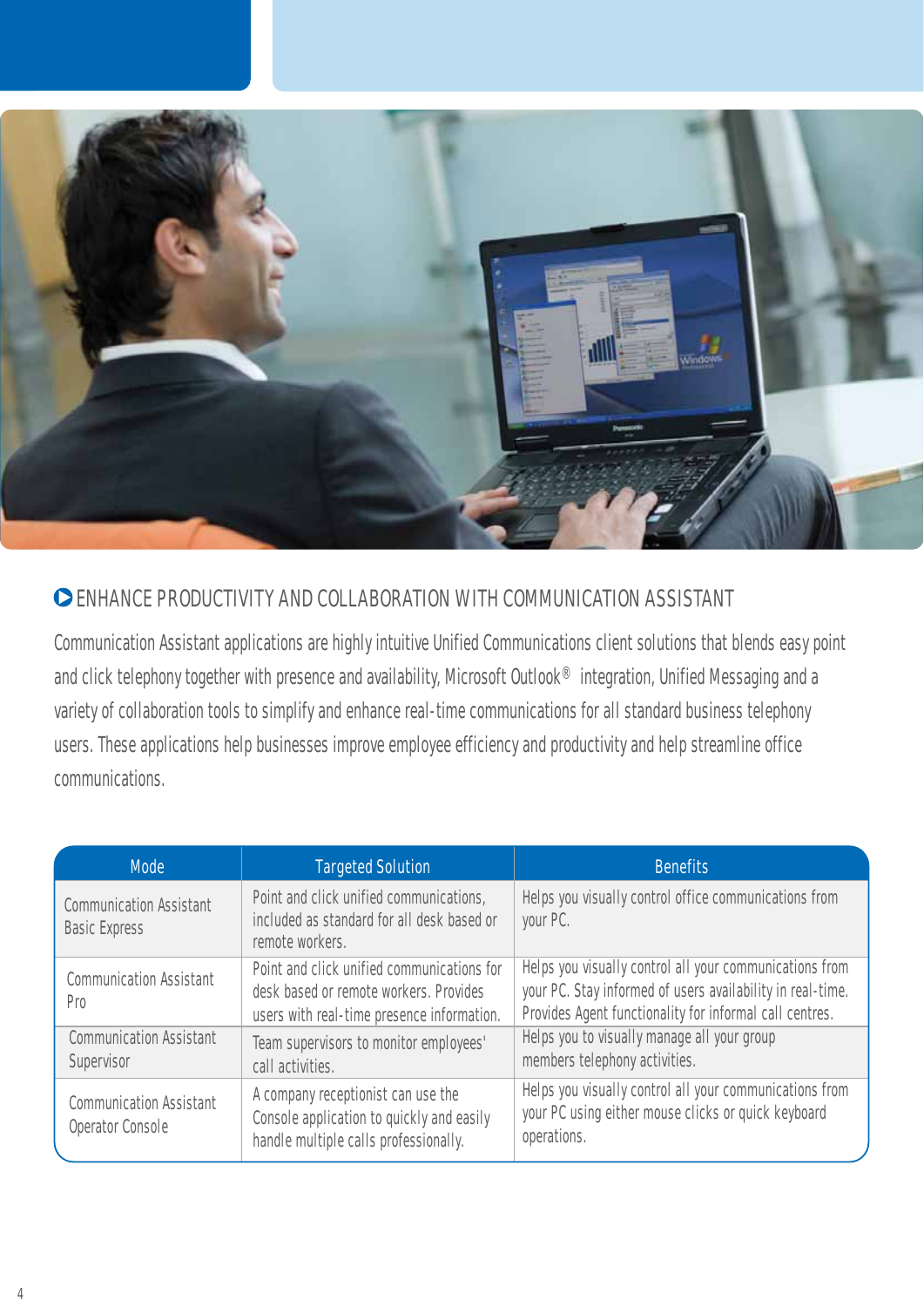

**COMMUNICATION ASSISTANT TOGETHER WITH THE KX-NCP PLATFORMS ENABLES BUSINESSES TO IMPLEMENT UNIFIED COMMUNICATIONS - ENHANCING BUSINESS PRODUCTIVITY.**

# **COMMUNICATION ASSISTANT BASIC EXPRESS**

- Enhance user productivity and collaboration
- Simple point and click telephony
- Included as standard for all users
- Expand with CA Pro, CA Supervisor & CA Console as your business grows
- Integrates with Microsoft Outlook application
- Anytime anywhere access to business communications
- Easy 'Drag and Drop' multi party conferencing (requires OneNet)
- Create and Manage multiple Favourites lists using the 'MyList' feature





## **BUSINESS BENEFITS**

- Easy to use solution for daily basic telephony features
- Quickly see who is calling, and link your contacts to reference files
- Easily text chat to busy colleagues no matter what their availability
- Access and control voicemail messages when working at any connected location
- Control call forwarding settings easily
- Get reminder of all missed calls
- IP Camera and door phone integration

#### **EVERYTHING MATTERS**